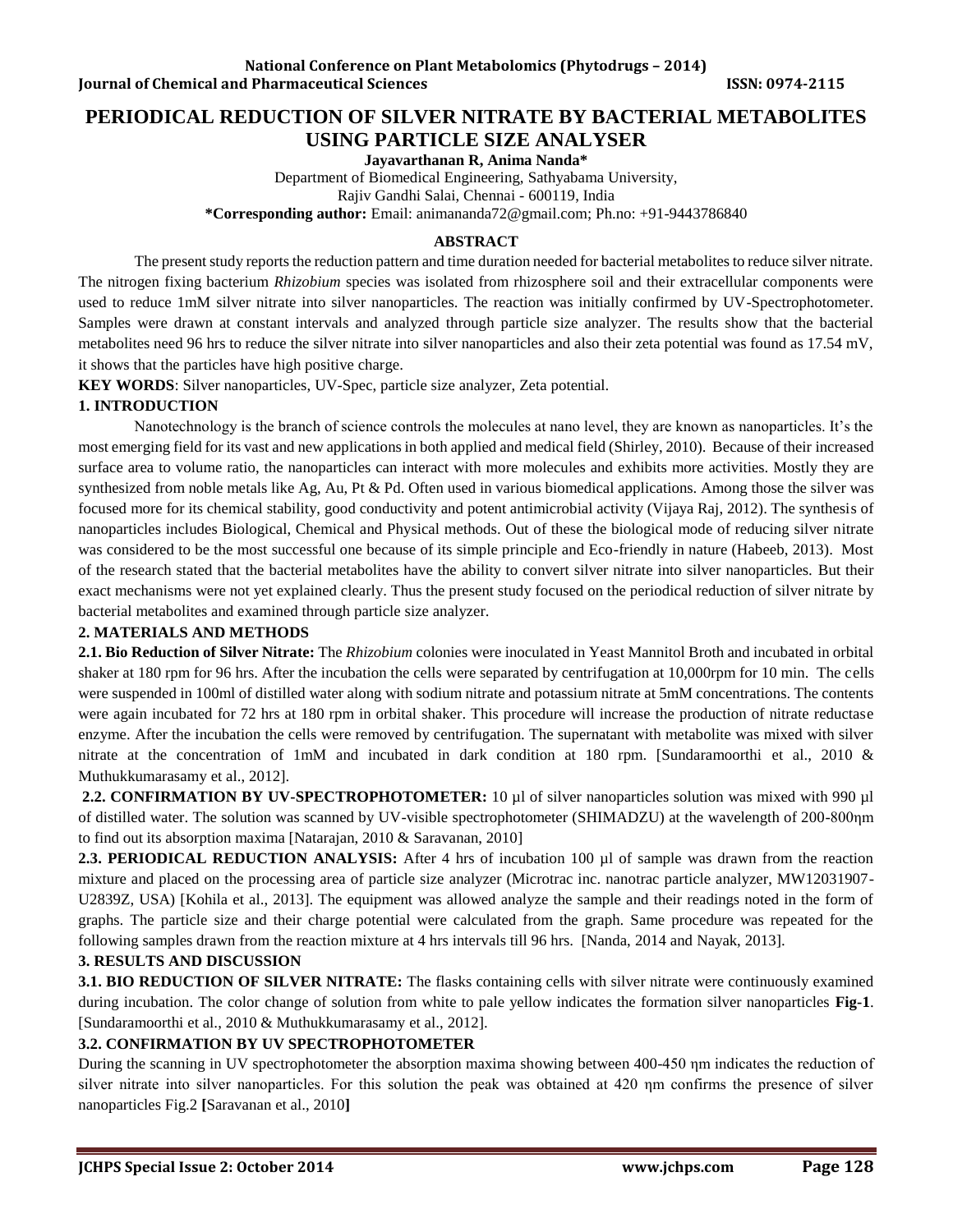#### **National Conference on Plant Metabolomics (Phytodrugs – 2014) Iournal of Chemical and Pharmaceutical Sciences ISSN: 0974-2115**



**Fig -1 shows the formation of silver nanopaticles**



Fig-2 shows the UV-spectrum for silver nanoparticles

#### **3.3. PERIODICAL REDUCTION ANALYSIS**

Results of particle size analyzer shows that the silver nitrate molecule size was initially in the range of around 6 µm. The reduction reaction starts from the  $2<sup>nd</sup>$  hour onwards. After 24 hrs of incubation the molecules were miniaturized up to 2 µm. Most of the molecules were reduced below 1 µm after 36 hrs of incubation but their size are mostly concentrated between 800-1000 ηm. After 72 hrs of incubation the particles were reduced up to 250-300 ηm. Further their sizes were reduced below 100 ηm after 96 hrs of incubation. [Nanda, 2014 & Nayak, 20.13] **Fig-3**



# Fig-3 Shows the periodical reduction results from particle size analyzer

#### **4. CONCLUSION**

From this study it was confirmed that the metabolites has the abilities to reduce silver nitrate. The metabolites can reduce the compound below 100 ηm in size. From the above results it was concluded that the reduction reaction requires minimum of 72 hrs to reduce molecules at nano level. Further the report shows the synthesized particles are highly positive in charge.

# **ACKNOWLEDGMENT**

We would like thank the **DBT, New Delhi, India** for providing the funds for executing our research work. We give thanks to the *Department Of Biomedical Engineering,* **Sathyabama University, Chennai, India** for providing the facility and chemicals to carry out our research work.

#### **REFERENCES**

Habeeb. M. K: Biosynthesis of Nanoparticles by Microorganisms and their Appications. International Journal of Advanced Scientific and Technical Research, 1(3), 2013, 44-51.